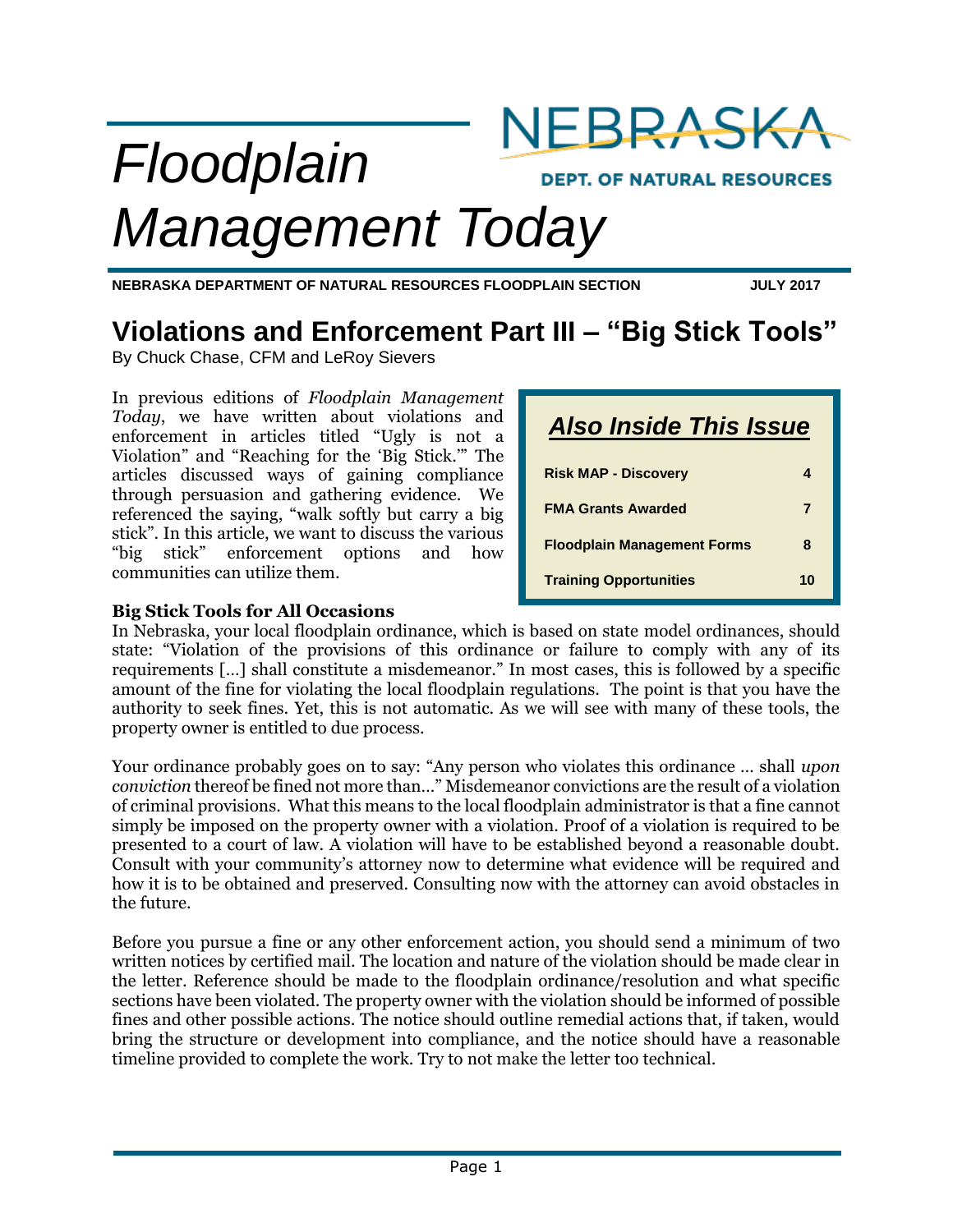### **Issues Discovered During Development**

You may stumble across a building site that has no permit at all or you may discover that a permitted building is not being constructed as authorized. If the development is found to be out of compliance, a letter, as directed above, identifying the violation and potential enforcement actions should be sent or served to the owner and contractor requesting that all work stop. Without an authorizing ordinance, this letter is a *request* and merely points out the *possible* consequences if the work continues.

This letter can be considered a Stop Work Order (SWO) if it is authorized by your local ordinance. A SWO authorized by local ordinance, whether in the style of a letter or a fillable form, may be issued by a specified department within local government, preferably within the department the floodplain administrator works. The ordinance must specify consequences if the SWO is violated.

A Temporary Injunction, which is an order issued by a court of law, may be granted based upon evidence presented to a judge as a part of a formal court filed case. Evidence may be made by affidavit or live testimony along with exhibits. The Defendant is allowed to present evidence. The injunction lasts until it is lifted by a trial on the merits of the dispute. To stop work *prior to* a trial, a Temporary Restraining Order (TRO) may be obtained from a judge. The evidence must be compelling and submitted through affidavits. Typically, TROs are issued for a limited time until the hearing for the temporary injunction.

The Temporary Restraining Order and Temporary Injunction require the assistance of your community attorney, involve the court system, and can be very labor intensive and slow. Consequently, tools that are more efficient may involve the use of occupancy permits or certificates of completion. Thus, if the development is a residence or business and construction is complete, and if your community has an adopted building code and a building inspector, you may also withhold the occupancy permit or withhold the certification of compliance in order to deny final utility hookup. Again, these actions must be authorized by building codes, your ordinance, and/or other provisions adopted by your jurisdiction.

### **New and Completed Structures**

A mobile home is placed in the woods as a hunting cabin; a home is constructed in a county without zoning regulations; a Quonset is constructed on the back 40 down by the river- all in the floodplain and all without the knowledge of the floodplain administrator. It happens. It can even happen *with* the knowledge of the floodplain administrator in a community that, for one reason or another, is unable to halt the construction.

Bringing a structure into compliance after it is completed can be a difficult and costly venture for the property owner, but doing so is important to ensure the community maintains good standing with the NFIP. A noncompliant structure can be relocated or elevated. Non-residential structures can be dry floodproofed. Do all you can to work with the owner to find a way to bring the structure into compliance. Keep in mind that the ultimate goal is compliance not punishment.

If you have tried all the enforcement tools you have at your disposal and compliance is not achieved, there are two tools still available as a last resort.

A Notice, sometimes referred to as a "Notice on Deed" or "Notice on Title", can be used as an economic incentive. A Notice can be used for cases where the lowest floor of a structure is below the required elevation. The Notice is recorded in the Register of Deeds/County Clerk's office, identifying the building(s) and states that the structure is not compliant with the community's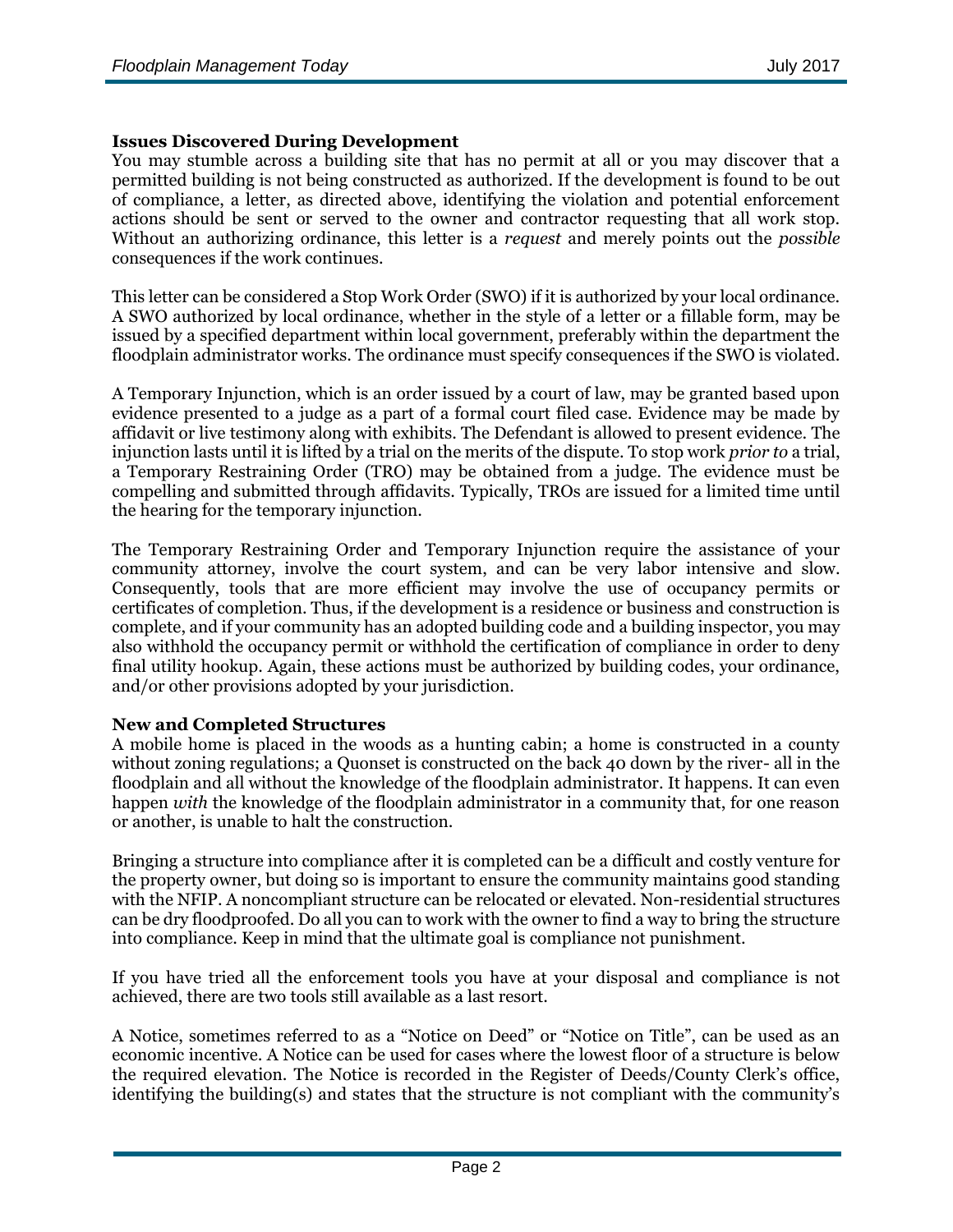ordinance. By stating the specifics of the violation, it informs any future owners of the noncompliant status of structure. The Notice specifies that property should be covered by flood insurance. The Notice could recommend that an insurance agent be consulted since the rates may be substantial. It does not prohibit sale of the property and it is not a lien. Yet, it makes property less attractive to prospective buyers. A Notice of this type must be authorized by provision of local jurisdiction ordinance.

If all other enforcement options have been exhausted, a measure of last resort is the Section 1316 procedure. Section 1316 refers to the section of 44 CFR Part 73 that authorizes the denial of flood insurance to specific properties where violations are not corrected. This process starts after a community has utilized all other enforcement mechanisms. A community would first work with NeDNR and FEMA Region VII and then submit a formal request with supporting documentation to be evaluated by FEMA. If approved, the particular property would be denied flood insurance and the community would remain in good standing with the NFIP for the uncorrected violation. That property would also be denied other federal assistance. Flood insurance availability could be restored if the violation is corrected and the community requests a rescission from FEMA.

### **Final Suggestions**

- Document all actions taken, and if you have not documented up to now, it is not too late to start.
- Do all you can to gain compliance using diplomacy/negotiation before you use these "Big" Stick" enforcement tools.
- If your ordinance does not grant you the authority to use stop work orders, Notice on Title, or other enforcement tools, you should begin to discuss these tools with your community's attorney and governing body to decide if they are appropriate for your community.
- Always work with your community's attorney as you move toward any of these 'Big Stick' enforcement tools.
- Work with NeDNR and FEMA along the way. We can provide you technical assistance to ensure your ordinance is fully enforced.

The best position is to have prevented issues from making it this far. In most cases, this can be accomplished through a robust floodplain management program, clear communication about development requirements, and good diplomacy at the onset of the project. However, there is only so much you can do. Please reach out to Mitch Paine or Chuck Chase for any assistance on potential violations.

### *LeRoy Sievers is the Legal Counsel for the Nebraska Department of Natural Resources.*

*Much research went into these articles and we would like to thank the following individuals for their contribution: Tom Huston, a land use attorney with Cline Williams Wright Johnson & Oldfather in Lincoln; Steve Samuelson, NFIP Specialist with the Kansas Department of Agriculture; and Shandi Teltschik, the FEMA Region VII NFIP Liaison to Nebraska.*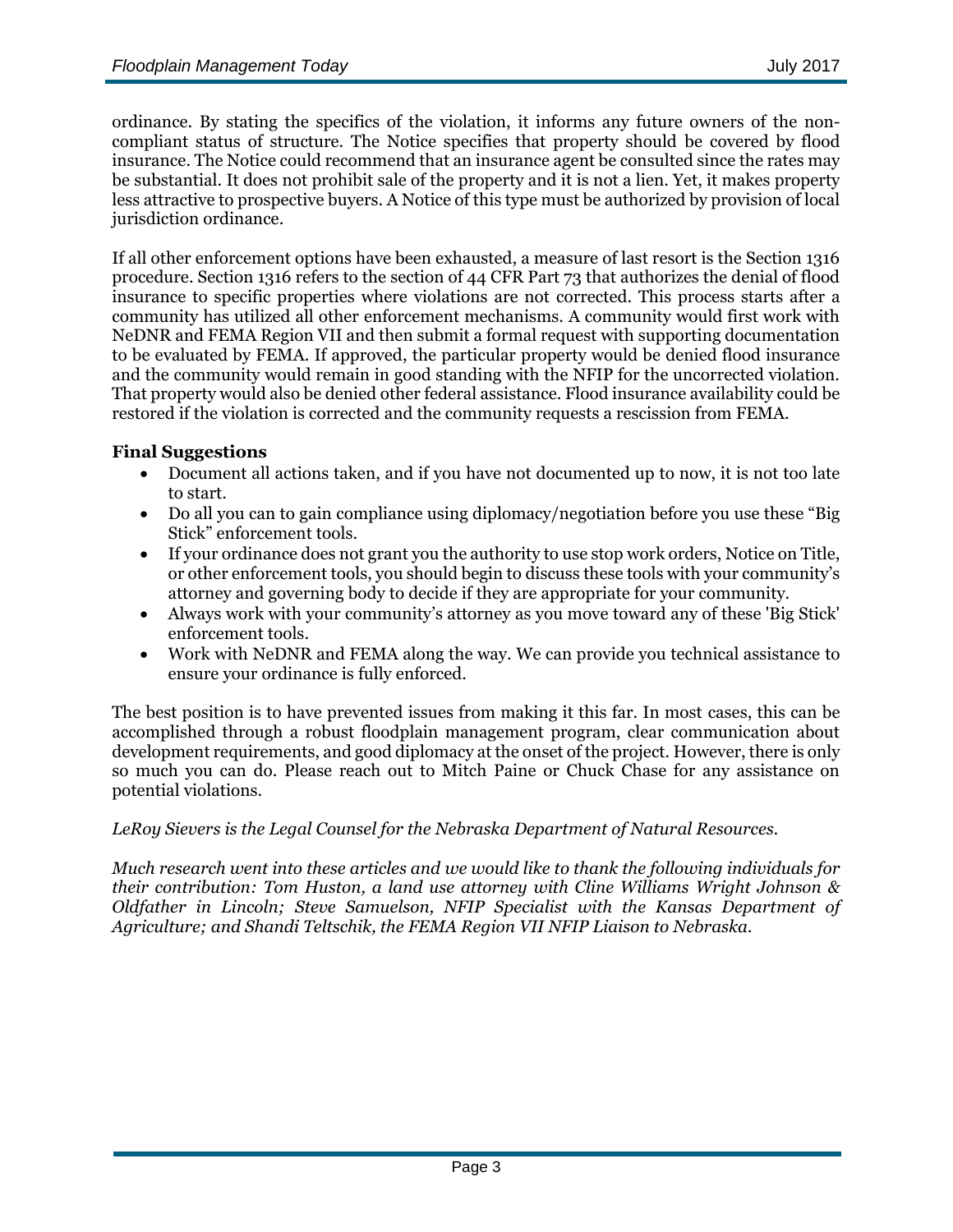# **The Risk MAP Process: Discovery**

By Jared Ashton, PE, CFM

Over the next decade, NeDNR and FEMA are making a concentrated effort to revise flood maps across Nebraska using up-to-date engineering methods and new data. NeDNR has proposed to initiate floodplain mapping projects in 32 watersheds, covering 42,400 square miles, or about 55% of Nebraska. The funding for these projects is being provided through the FEMA Risk Mapping, Assessment and Planning program, also known as Risk MAP. The goal of Risk MAP is to identify the flood risk present in communities, communicate that risk to the people impacted, and then provide planning and outreach to the communities to help them reduce or mitigate flood risk.



### Figure 1. The 4 phases of Risk MAP

To help community officials better understand Risk MAP and their role in the process, NeDNR will be publishing a series of newsletter articles to explain each phase of the Risk MAP program, starting with the Discovery Phase.

## **Phase I: Discovery**

The objective of Discovery is collect flood risk and mitigation data and other community information through community stakeholder outreach and engagement. NeNDR begins Discovery by sending out a Watershed Stakeholder Participation Survey to stakeholders in every community in the watershed. The purpose of the survey is to help refine the project scope, plan outreach, and begin to assemble the engineering and GIS data that each community possesses into a format that can be used later in the project.

### *Refine Project Scope*

This is the first opportunity for the communities to designate areas they are concerned with or would like additional information about, such as locations that are historically flood prone or where new development is anticipated. NeDNR can then work with community officials to determine the best way to study these areas and how to provide information to local stakeholders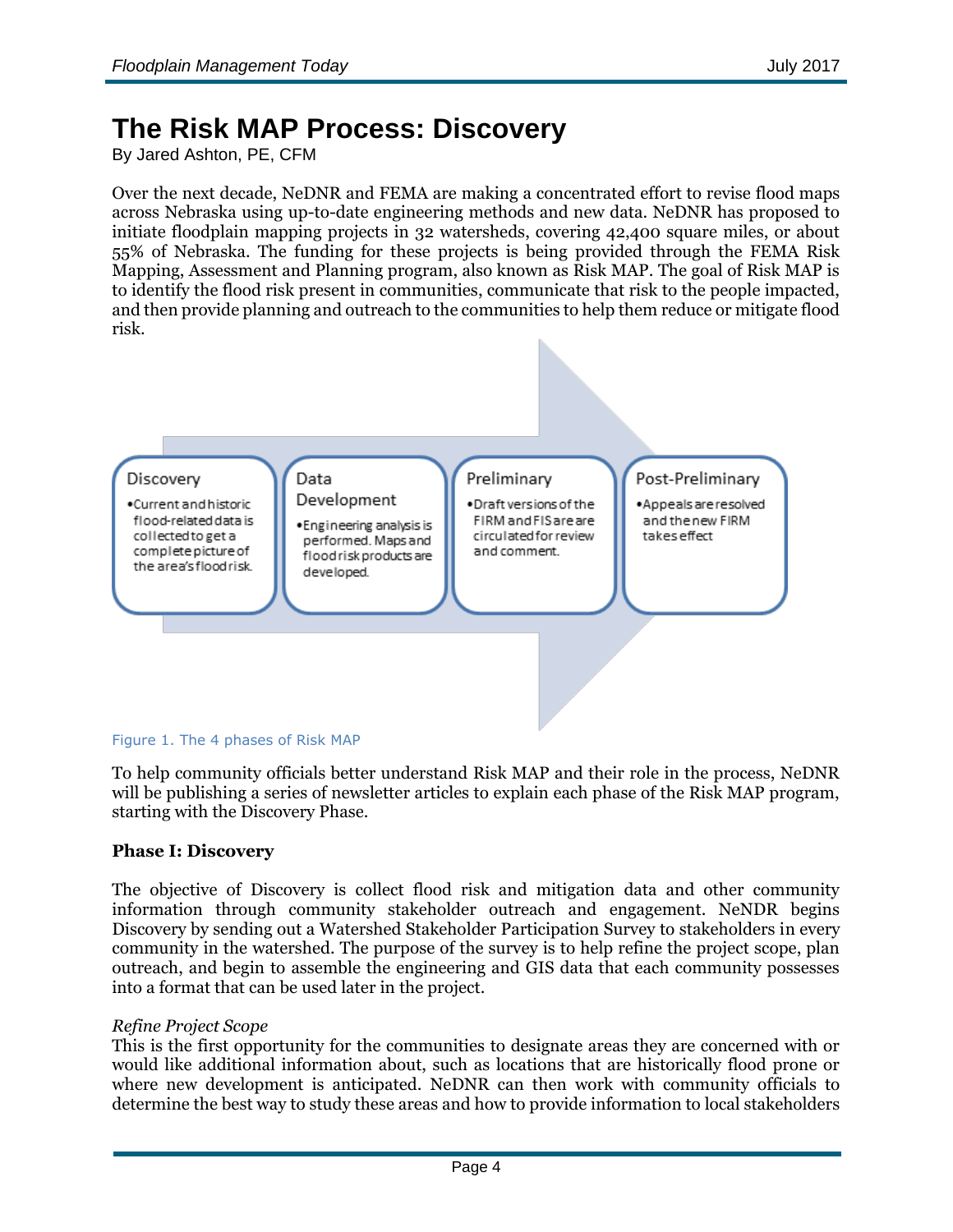so that development in these areas can occur, without placing additional people and property at risk of flooding.

## *Plan Outreach*

The Watershed Stakeholder Participation Survey asks if the community currently participates in the National Flood Insurance Program (NFIP), has a hazard mitigation plan or comprehensive plan, enforces building codes, or has implemented flood risk mitigation activities. Using this information, NeDNR can tailor its outreach to the specific needs of a community.

### *Assemble Data*

A significant amount of data goes into a floodplain mapping project. In order to develop useful and accurate maps, NeDNR needs data that shows political boundaries, roads, bridges, culverts, and various other features. Often times, communities already have much of this data in varying formats. The Watershed Stakeholder Participation Survey helps NeDNR determine which communities have information to share and where there may be additional data needs. Additionally, the survey asks if there are engineering studies that have been performed within the watershed. These studies could be useful for calibrating models or, if they meet certain

requirements, could potentially be incorporated into the project.

After the Watershed Stakeholder Participation Surveys are returned, NeDNR compiles the responses into a Discovery Report and Discovery Map. The Discovery Report includes findings of the Discovery process, identified mapping needs, and areas of desired mitigation technical assistance or future mitigation projects. The Discovery Report is intended to help FEMA and the communities involved determine whether to continue with the Risk MAP project. In addition, the information within the Discovery Report can and should be used by communities to help further discussions of mitigation action. The Discovery Map is a visual summary of the Discovery Report, as shown in the figure. The map includes political boundaries, roads, and rivers as well as highlighting areas of flood risk and areas of



mitigation interest.<br>Material dividended Material Material Material Material dividends of Material dividends of Material Dividendia<br>Research Material dividends of Material dividends of the US of the Material dividends of t **Watershed**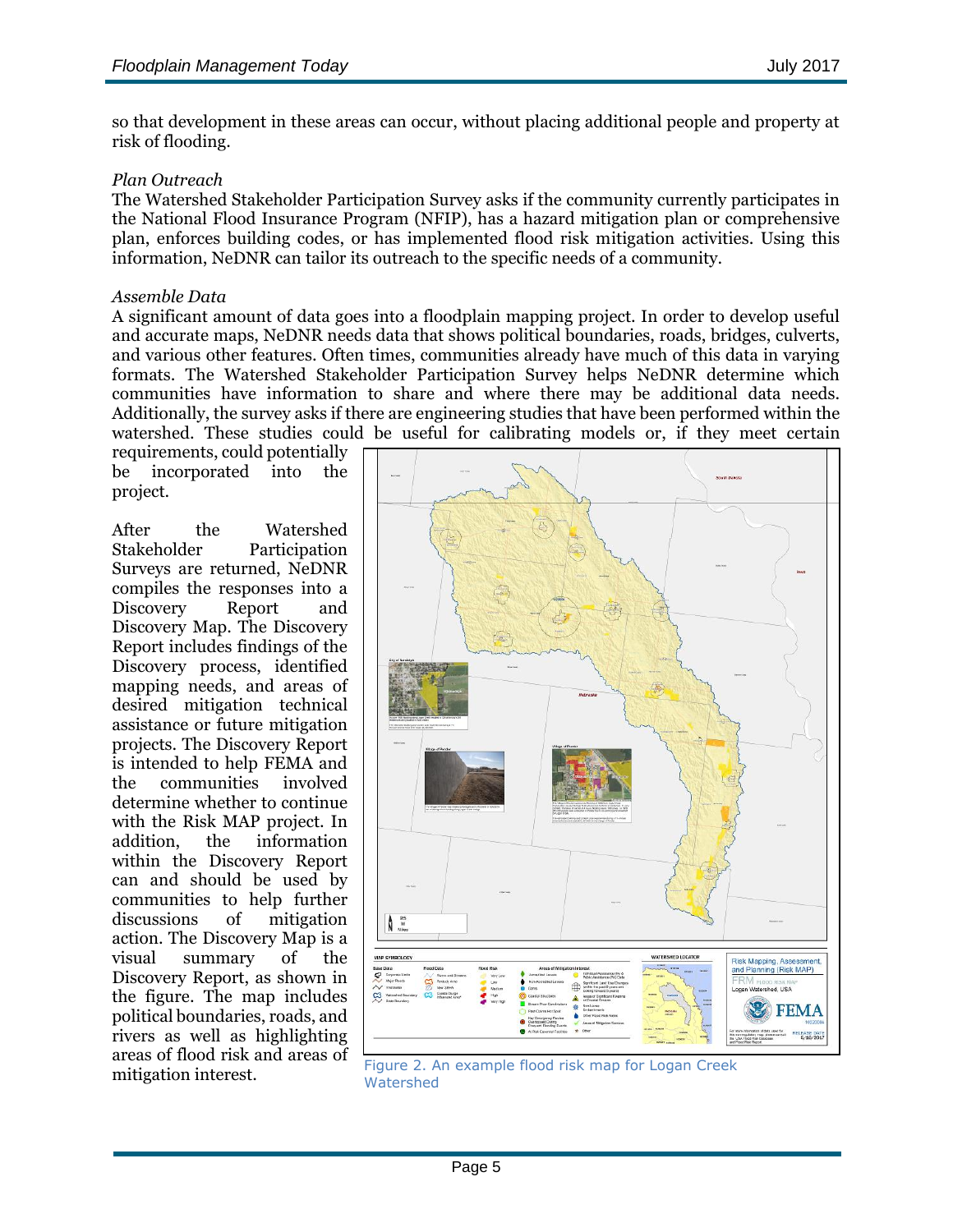At the end of Discovery, NeDNR hosts Discovery Meeting(s) in the watershed. At these meetings, the Discovery Map and Report are used to and provide meeting attendees an overview of flood risk in the watershed. Community stakeholders should use these meetings to review the Discovery documents, ask questions about the process, and continue to share relevant information about their community.

Discussions and information shared in Discovery meetings are incorporated into the Discovery Report and Map, which are then resubmitted to the community stakeholders.

Discovery is a very important phase in a Risk MAP project. It marks the beginning of the collaborative effort between the communities in a watershed, NeDNR, and FEMA that are essential to successfully completing all phases of the project and ensuring that the effective FIRMs at the end of the project are accurate and useful to the communities.

Currently, the Logan Creek Watershed in northeast Nebraska is undergoing the Discovery process. Throughout the next five years, many more watersheds will be engaged. NeDNR will update the stakeholders in each watershed when the Discovery Process will start.

# **FEMA Seeks Comments on Low-Impact Development Guidance**

FEMA Headquarters is looking to clarify an area of uncertainty in local floodplain management programs. Many communities and states have brought to the attention of FEMA staff that floodplain development permits are not well suited to dealing with low to no impact development such as mailboxes on posts, lightpoles, or maintenance work to buildings in the floodplain. While the 44 CFR Part 60.3 stipulates that *any* development must obtain a permit, it does not make any distinction for mailboxes compared to apartment complexes.

A new guidance document has been put out for public comment that would require communities to develop a "review, assess, and document" process to ensure that each low to no impact development is at least evaluated as to whether or not it should have a full floodplain development permit. The draft guidance also would require communities to make permanent record of all of the decisions made about these low to no impact developments.

Community officials and the public are encouraged to comment on the draft guidance. The guidance and comment instructions can be found here: [https://www.fema.gov/draft-guidance](https://www.fema.gov/draft-guidance-participating-communities-satisfying-nfip-floodplain-development-permit-requirements)[participating-communities-satisfying-nfip-floodplain-development-permit-requirements](https://www.fema.gov/draft-guidance-participating-communities-satisfying-nfip-floodplain-development-permit-requirements)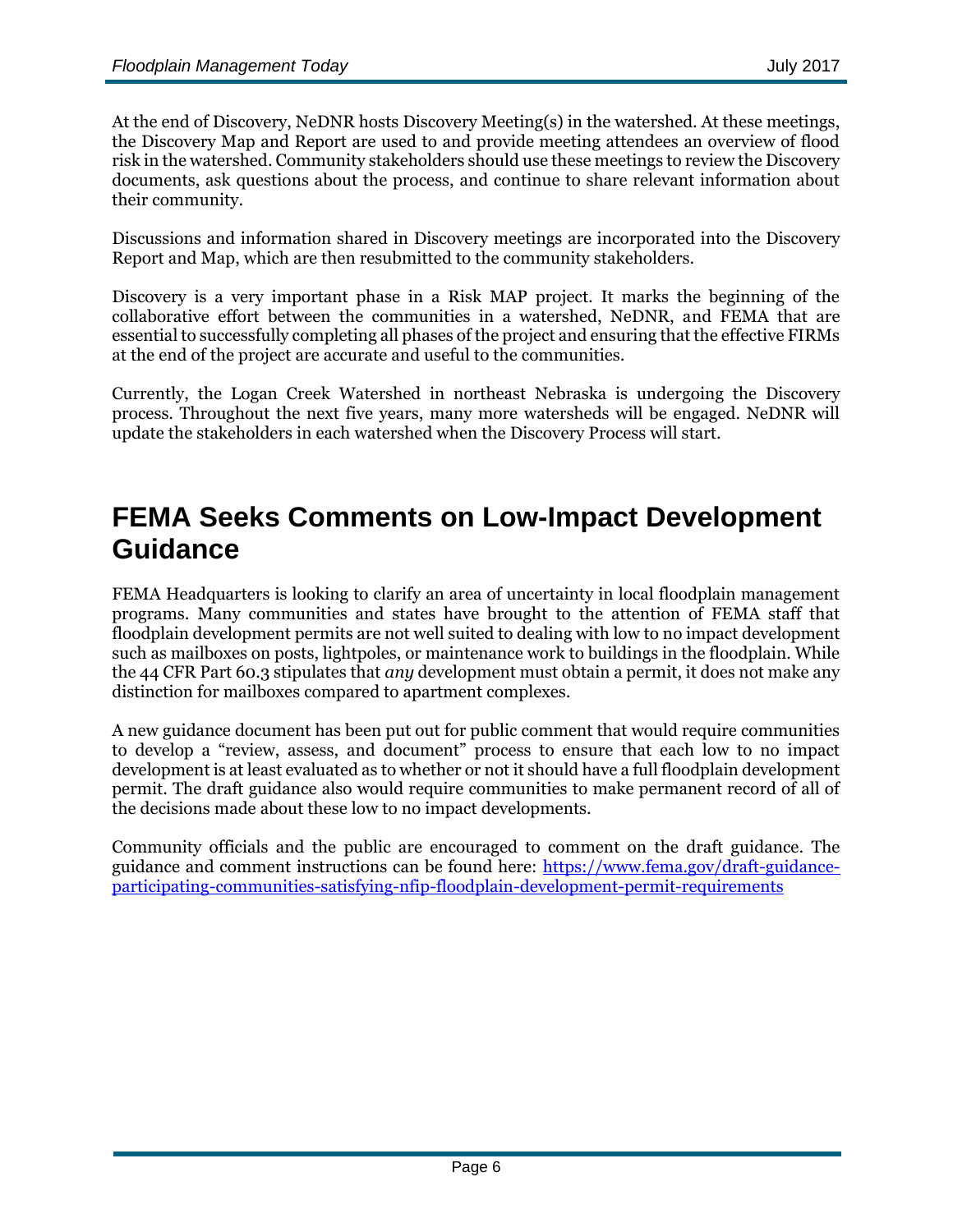# **FEMA Awards 2 Flood Mitigation Assistance Grants**

In early 2017, FEMA Region VII approved two grants to local communities to undertake mitigation projects and plans. The Flood Mitigation Assistance program granted nearly \$150,000 to the City of Deshler and the Papio-Missouri River NRD. These are the first FMA grants that the state has received in nearly 7 years.

The City of Deshler applied for a grant to update their hazard mitigation plan to include a deeper analysis of the community's flood risk and search for additional mitigation solutions. The desire for updated flood risk information comes after two back-to-back years of major flooding. In both 2015 and 2016, flooding along both Spring Creek and Snake Creek through town. In each flooding event, a number of community facilities encountered problems including the city park facilities,

the county fairgrounds, and the city nursing home buildings. In both years, nearly 80 residents were evacuated because of the flooding. Many residents and business owners with properties near the creeks sandbagged and in some cases saw water throughout the buildings.

In 2016, Mayor Naomi Grupe organized a meeting with various agencies to discuss solutions. Representatives from NeDNR, NEMA, the Little Blue NRD, and the community met to discuss the flooding, mitigation strategies, and available resources. The biggest concern was the nursing home and finding a way to reduce flood risk at those buildings. When looking at the Flood Insurance Rate Map, the group noticed that the nursing home facilities are not in the floodplain, so clearly there are areas of Deshler that face flood risk but might not know it. The group concluded that studying the area outside of the mapped floodplain, as an expanded hazard mitigation plan would yield ideas for community-wide flood mitigation. The City successfully submitted an application to the FMA grant program, and over the course of the next two years, an expanded mitigation plan will be completed.



Figure 3. Snake Creek overflows into the city park on April 26, 2016. Photo courtesy of Bill McPherson, Thayer County EM.

The Papio-Missouri River NRD works with communities in its jurisdiction on flood mitigation and floodplain management. Arlington, located east of Fremont in Washington County, lies between the Elkhorn River and Bell Creek. In the northeast corner of the community, most of the floodplain from Bell Creek is ballfields and parking lots. Just to the south of the ballfields are a handful of homes that lie within the floodway or floodplain. The NRD and the Village wanted to focus on repetitive loss properties. One in particular had suffered repeated flooding in recent years and the homeowners were desperate to find a solution. In the end, the NRD applied for FMA funds to purchase one severe repetitive loss property (a property that has suffered two or more claims that have exceed the market value) and one repetitive loss property (a property that has suffered two claims exceeding 25% of market value). Purchasing these properties will help Arlington become more resilient in the face of future flooding.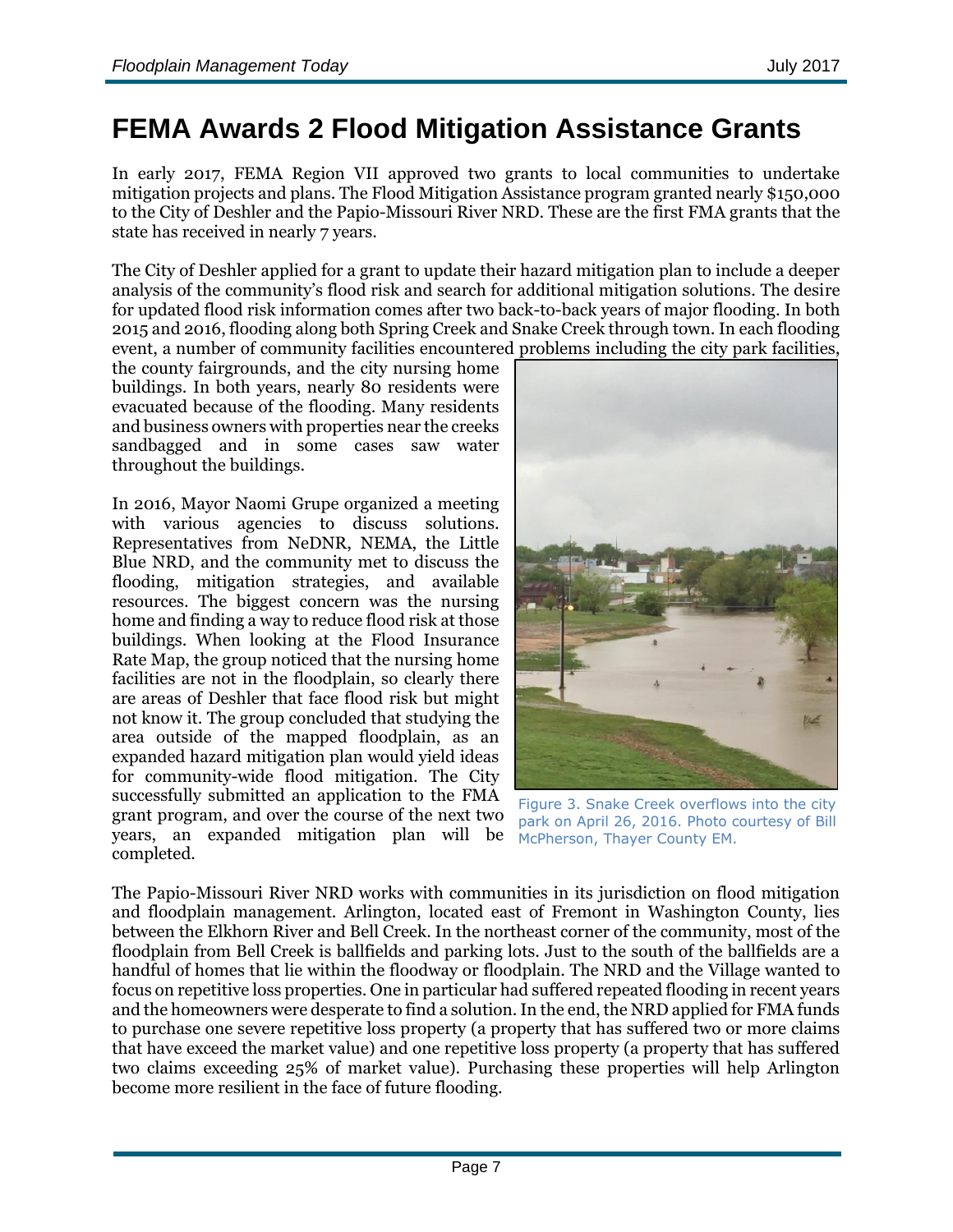# **Forms Used in Floodplain Management**

By Mitch Paine, CFM

Administering a local floodplain management program involves a variety of forms and documents that must be kept in perpetuity for all development in floodplains. This article will focus on some of the most common and important forms that floodplain administrators need to understand.

## **Floodplain Development Permit**

First, the [floodplain development permit](https://dnr.nebraska.gov/sites/dnr.nebraska.gov/files/doc/desk-reference/permits-certificates/SampleFPDevPerm_Floodway.pdf) is the most important form for any local program. *Any* development in the floodplain including grading, excavation, or structures must have a floodplain development permit before work starts. That permit helps a community track changes in the floodplain to better understand how various developments may affect other properties in the community during a flood.

The permit can be filled out by the property owner or the contractor, but it should be signed by both parties before being submitted to the floodplain administrator. The floodplain administrator should fill out the information about base flood elevation and any required compliance items. The permit also is a key way to track the value of building improvements to ensure that any substantially improved structures are built in compliance.

That permit also allows floodplain administrators to check for compliance with other sections of the floodplain management ordinance or other applicable local regulations. For any development, the first check to ensure compliance is the floodplain development permit. A sample floodplain development permit is available on the NeDNR website and can be used with a community's letterhead or made into a longer form.

## **Elevation Certificate**

The second most important form used most often is the [elevation certificate.](https://dnr.nebraska.gov/sites/dnr.nebraska.gov/files/doc/desk-reference/permits-certificates/FEMA_Elevation_Certificate_exp_2018.pdf) Elevation certificates are used to determine if a constructed or improved building is built in compliance with local floodplain management regulations. This document provides the most complete picture of flood risk at an individual structure. It is most often filled out by a licensed surveyor or professional engineer. Some of the key items that floodplain administrators should watch out for are sections A7, B1, B8, B9, B10, and C1. The compliance requirements of buildings is covered in other *[Floodplain Management Today](https://dnr.nebraska.gov/floodplain/nebraska-floodplain-management-newsletters)* articles, but any elevation certificate should be reviewed in particular for these sections.

A7 indicates the building diagram number based on the diagrams on pages 13-15. This building diagram number establishes the compliance requirements based on the type of building. Floodplain administrators should make sure this is correct for the proposed building.

B1 is important so that the building is correctly identified in your jurisdiction. Many elevation certificate preparers miss items B8 – B10, so it's important to ensure these are accurate. B8 should identify the correct flood zone in which the property is located.

B10 is often incorrect. The source of the base flood elevation should be the FIS for Zones AE and AH always. A base flood elevation in an AE zone should never be taken from the FIRM. A FIRM only shows base flood elevations for Zone AO. For any building in Zone A, the "Other/Source:" should be checked and if the base flood elevation is obtained from NeDNR, it should read "NeDNR BFE Determination for Section XX-XX-XX."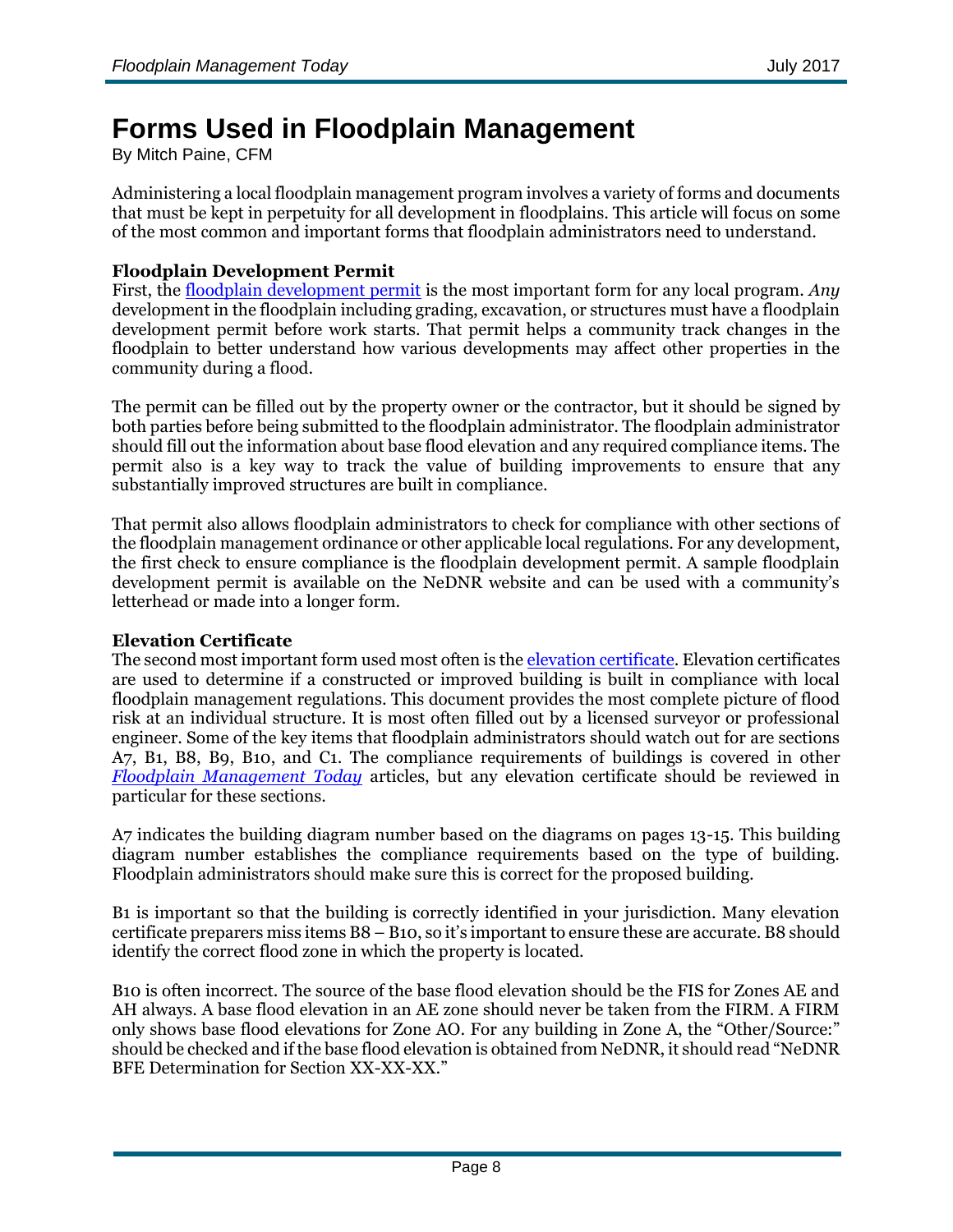Then, B9 is crucial to be accurate and floodplain administrators should be checking this. For Zone AE, the base flood elevation should always be estimated to the tenth of a foot, such as "1151.3," never to the whole number. For Zone A, the base flood elevation should always be a whole number, such as "1151."

Lastly, C1 is another important piece of the elevation certificate to ensure correctness. While having elevation certificates before and during construction can be helpful in ensuring the building get built compliantly, only the "Finished Construction" certificate shows final compliance with floodplain management regulations.

In addition, on every elevation certificate, there is a section G that can be used by community officials to track developments. Section G is optional, but floodplain administrators may find it useful to ensure that floodplain development permits, elevation certificates, and any other community permits are connected and tracked.

### **Floodproofing Certificate**

The [floodproofing certificate](https://dnr.nebraska.gov/sites/dnr.nebraska.gov/files/doc/desk-reference/permits-certificates/FEMA_Floodproofing_Certificate_exp_2018.pdf) is provided when a nonresidential structure is proposed to be dry floodproofed to meet the elevation requirements. Any nonresidential building must first have a floodplain development permit and must be accompanied by an elevation certificate and floodproofing certificate. This certificate can be filled out by a professional engineer or architect, but not by a surveyor. Floodplain administrators should check to make sure that elevation data match the elevation certificate. On page 4 of the floodproofing certificate, it requires that any floodproofed building have photographs, certification of being watertight, and a comprehensive maintenance plan. Having a checklist for any floodproofed nonresidential building can be helpful in ensuring all of the requirements are submitted to the floodplain administrator.

Understanding the floodplain development permit, elevation certificate, and floodproofing certificate are fundamental pieces for every local floodplain management program. These documents ensure compliance with local floodplain management regulations and any property that does not obtain all required forms is considered a violation. For any questions on these forms, please contact Chuck Chase or Mitch Paine at NeDNR for assistance.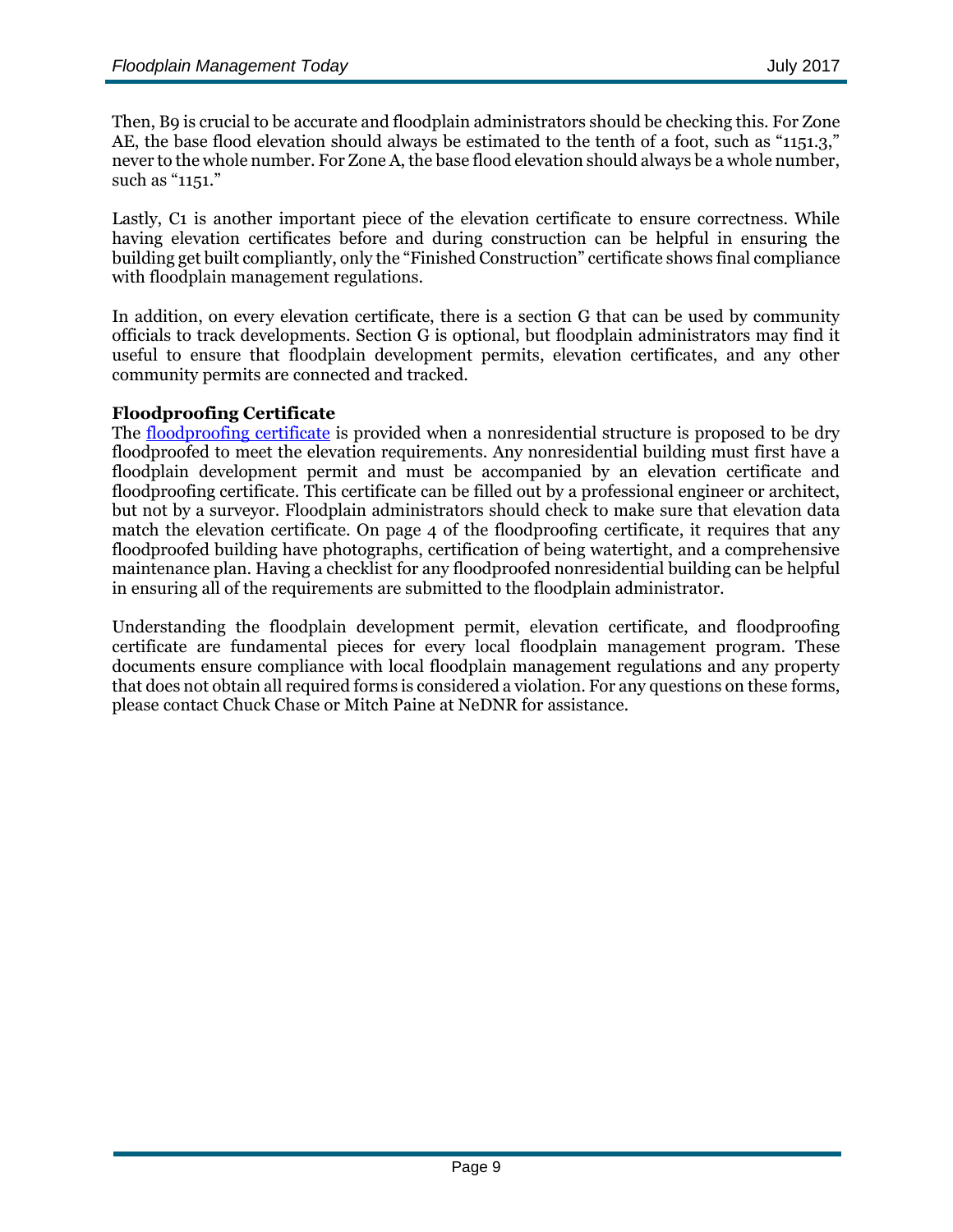# *Mark Your Calendar*

If you have questions about any of these opportunities, please contact Chuck Chase or Mitch Paine.

### **Basic Floodplain Management Workshop – Alliance; Thursday, July 27th**

The Nebraska Department of Natural Resources will be holding the Basic Floodplain Management Course from 8:30-noon. It will be held at the Knight Museum Theatre located at 908 Yellowstone Ave. This basic course will cover the permit process, map reading, and elevation certificates. This is a great opportunity for new floodplain administrators to learn the basics of floodplain management. It is also a great refresher for floodplain administrators who desire a basic refresher.

### **Advanced Topics in Floodplain Management Workshop – Alliance; Thursday, July 27th**

The Nebraska Department of Natural Resources will be holding their Advanced Topics in Floodplain Management Course from 1:00-4:30pm on July 27th. It will be held at the Knight Museum Theatre located at 908 Yellowstone Ave. This advanced course will provide in-depth discussion of pertinent technical bulletins, substantial improvements, and substantial damage. It will also have a forum of special topics. This course is a good opportunity to go beyond the basics in your understanding of the NFIP.

To register for the Basic and/or Advanced course send your name, organization, phone, and e-mail address to Brent Kusek a[t BKusek@cityofalliance.net](mailto:BKusek@cityofalliance.net) or (308) 762-5400

### **CFM Exam and Study Session**

The Iowa Department of Natural Resources will be holding a CFM exam and study session on Friday, September 29<sup>th</sup>, 2017 in Des Moines, IA. If any Nebraska floodplain administrators or other professionals would like to take the exam on this day, please contact Bill Cappuccio, the Iowa State NFIP Coordinator, at [bill.cappuccio@dnr.iowa.gov](mailto:bill.cappuccio@dnr.iowa.gov) or at (515) 725-8342.

The study session will be held from 8:30am – 2:00pm and the exam will be held from 2:00 – 5:00pm in the  $4<sup>th</sup>$  Floor Conference Room in the Wallace State Office Building at 502 East  $9<sup>th</sup>$  Street in Des Moines, IA.

### **National Flood Insurance Program Training Videos**

NFIP Training courses for insurance agents, claims adjusters, surveyors and community officials are being offered through the FEMA Emergency Management Institute (EMI) Independent Study (IS) Program. IS courses are open and free to anyone. Floodplain administrators may find these videos helpful.

The Independent Study catalog is available at<http://training.fema.gov/is/crslist.aspx> . Course exams require a FEMA Student Identification (SID) Number, which can be obtained at <https://cdp.dhs.gov/femasid> .